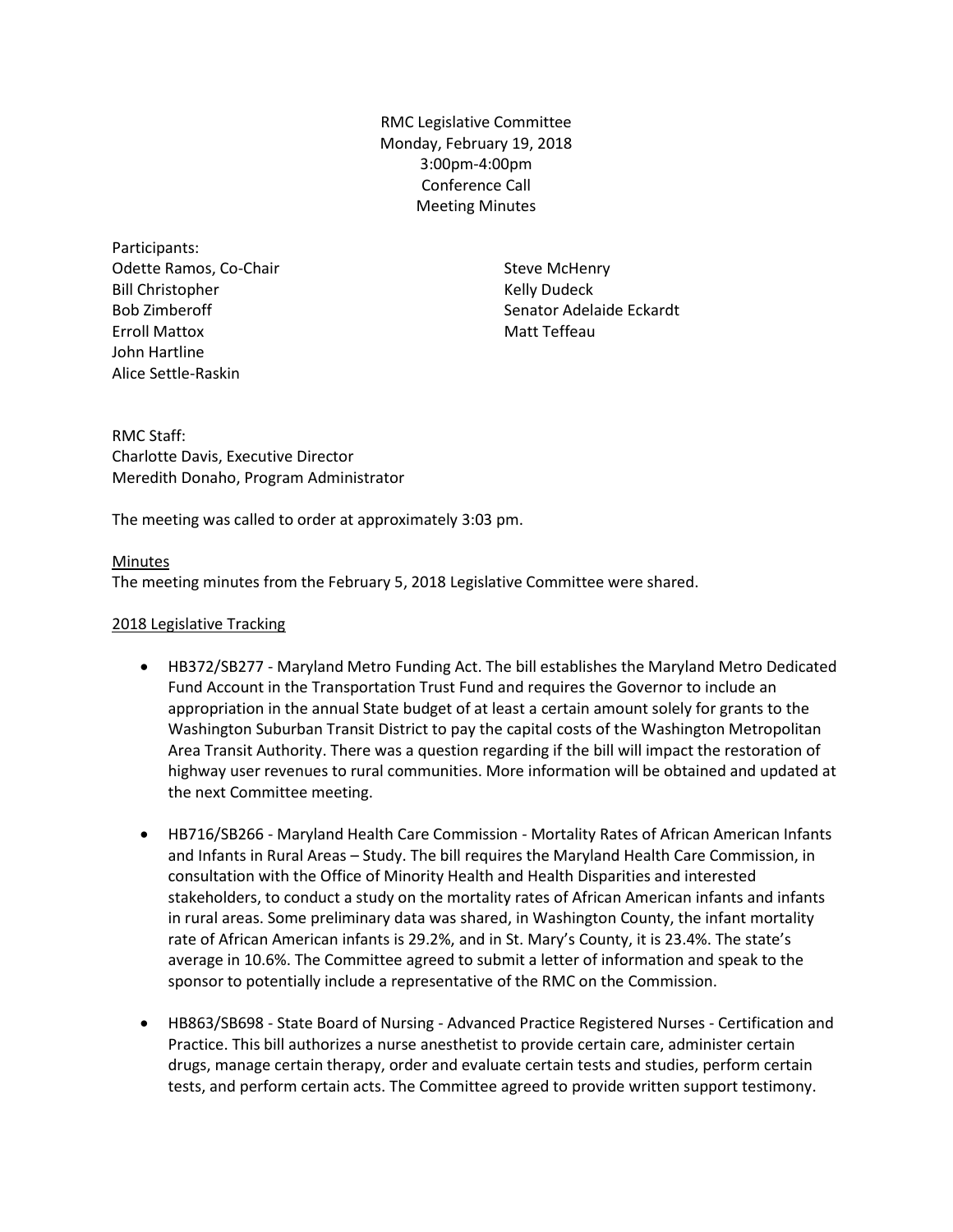# RMC Legislative Committee Minutes – February 19, 2018 Meeting

- HB870/SB1065 Public Schools Agricultural Education Programs. The bill encourages each county board of education to implement an agricultural education program that prepares students for successful careers and informed choices relating to certain systems and for opportunities in agriculture-related employment and higher education by providing instruction and developing skills in certain areas through certain integrated classroom and laboratory instruction, supervised agricultural experiences, and leadership experiences and involvement in student organizations. The Committee agreed to provide written letter of support.
- HB961 Department of Information Technology Rural Broadband Service Inventory and Mapping of Assets. The bill requires the Department of Information Technology to complete an inventory of certain State and local government assets on or before October 1, 2019; requires the Department to use a certain inventory to create a certain map; requires the Department to solicit input from local governments and Internet service providers on identifying certain unserved and underserved areas in the State; and requires the Department to make a certain inventory and a certain map publicly available on its website. The Committee agreed to provide written support testimony.
- HB1013/SB759 Property Tax Benefits for Agricultural Land Exclusion of Solar Farms. The bill establishes that a certain special use value assessment of certain agricultural land does not apply to land used for the generation of electricity from solar energy. The Committee agreed to continue monitoring the bill and to seek additional information.
- HB1055 State Finance and Procurement Chesapeake Bay Watershed States Expenses and Contracts (Quit Polluting My Bay Act of 2018). The bill requires the Standard State Travel Regulations adopted under certain provisions of law to prohibit the reimbursement for travel expenses related to travel to a certain state for which the U.S. Environmental Protection Agency has identified two or more pollution source sectors at a backstop actions level of oversight. The Committee agreed to take no position.
- HB1116/SB1152 Public Safety Agritourism Permit Exemption. The bill adds Carroll County to the list of counties that exempt agricultural buildings engaged in agritourism from a certain permit requirement. The Committee agreed to continue monitoring.
- HB1120 Land Use Zoning Agritourism Activities. This bill requires a local jurisdiction to authorize, by local ordinance, resolution, law, or rule, certain agritourism activities and defines "agritourism activity" as an activity conducted on a farm that is offered to a member of the general public or to invited guests for certain purposes. The Committee agreed to submit written support testimony with amendment.
- HB1141 Building Performance Standards Agricultural Buildings Used for Agritourism Exemption. The bill alters the application of certain provisions of law exempting agricultural buildings used for agritourism from a certain permit requirement to apply statewide. The Committee agreed to submit written support testimony.
- HB1229 Agricultural Land Preservation Easements Signs, Billboards, and Outdoor Advertising Displays. The bill authorizes a certain sign, billboard, or outdoor advertising display to be erected, displayed, placed, or maintained on land subject to an agricultural land preservation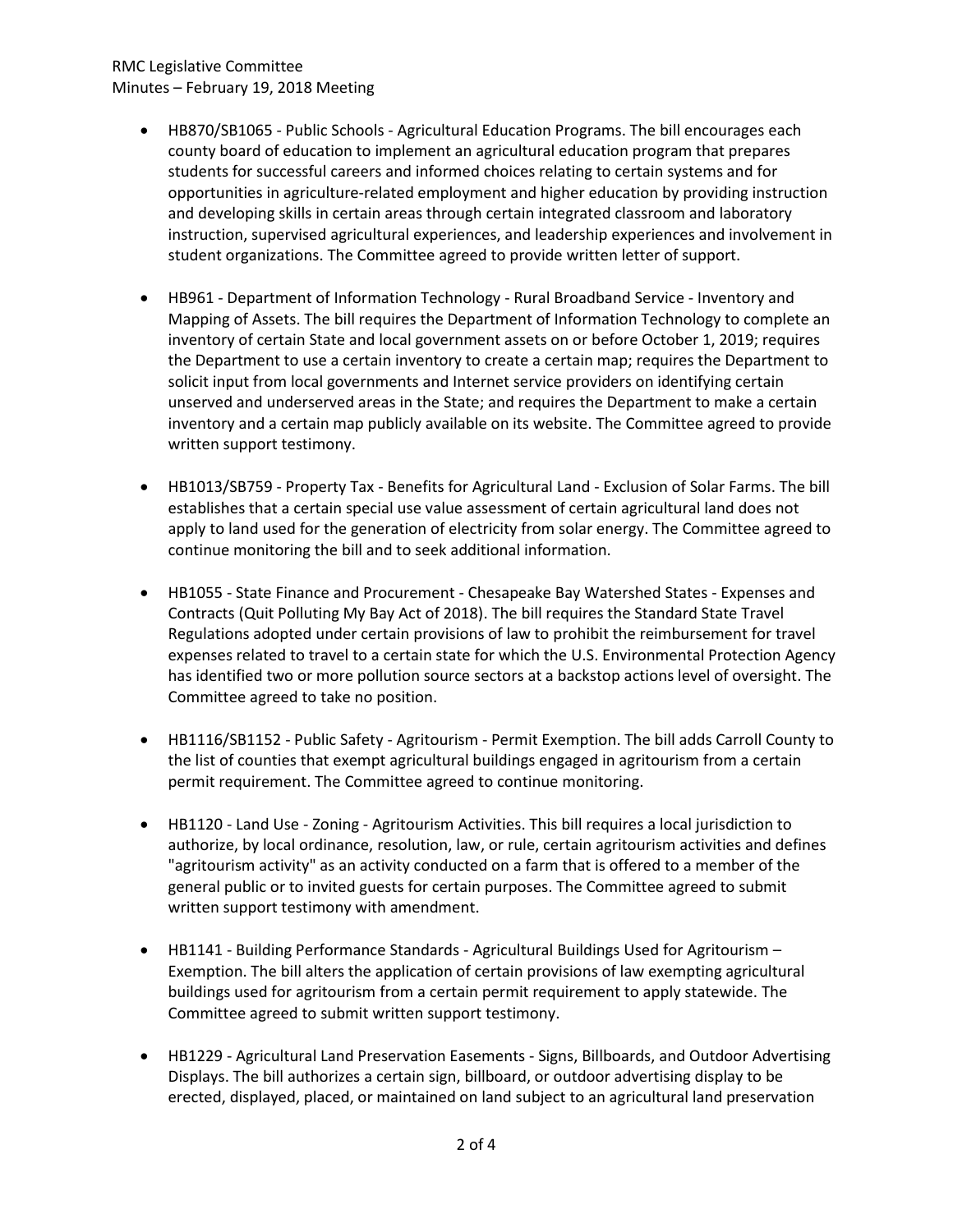easement notwithstanding the terms of the easement; and providing for the application of the Act. An amendment is expected to be made. The Committee agreed to submit written support testimony with amendment.

- HB1233 Small, Minority, and Women-Owned Businesses Account Funding. The bill requires that 1.5% of the proceeds of video lottery terminals at certain video lottery facilities be paid to the Small, Minority, and Women-Owned Businesses Account. The Committee agreed to submit written support testimony.
- HB1301 Income Tax Credits Poultry Houses LED Lighting. The bill allows an individual a credit against the State income tax for certain expenses paid or incurred to purchase and install certain lighting systems on certain poultry houses. The Committee agreed to continue monitoring the bill.
- HB1351 Agriculture Easements Special Occasion Events. The bill authorizes a landowner to use a portion of the land subject to an easement to hold a certain special occasion event under certain circumstances. The Committee agreed to submit a letter of support.
- HB1389 Home Sprinkler and Fire Safety Assistance Fund Pilot Program. The bill establishes the Home Sprinkler and Fire Safety Assistance Fund to provide grants to offset the costs of installing a sprinkler system when purchasing a home and includes in the annual State budget a mandated appropriation of \$300,000 for the Fund. The Committee agreed to continue monitoring the bill.
- HB1569/SB901 Local Infrastructure Fast Track for Maryland Act. The bill authorizes the Office of Legislative Audits to perform an audit of local governments that receive a distribution of highway user revenues. The bill will includes broadband, water and wastewater systems in infrastructure. The Committee agreed to continue monitoring the bill and discuss it at the next meeting.
- HB1652/SB704 Maryland Medical Assistance Program Telemedicine Assertive Community Treatment and Mobile Treatment Services. The bill requires the Maryland Department of Health, under certain circumstances, to include psychiatrists who are providing Assertive Community Treatment or mobile treatment services to certain Maryland Medical Assistance Program recipients in the types of providers eligible to receive reimbursement for health care services that are delivered through telemedicine and provided to Program recipients. The Committee agreed to submit written support testimony.
- HB1692/SB760 Land Use Solar Electric Generating Facility Siting Prohibition on Contiguous Parcels of Agricultural Land. The bill prohibits the siting of a solar electric generating facility on contiguous parcels of productive agricultural land that have different owners; and applying the prohibition to charter counties and Baltimore City. The Committee agreed to continue monitoring the bill.

# Other Legislation